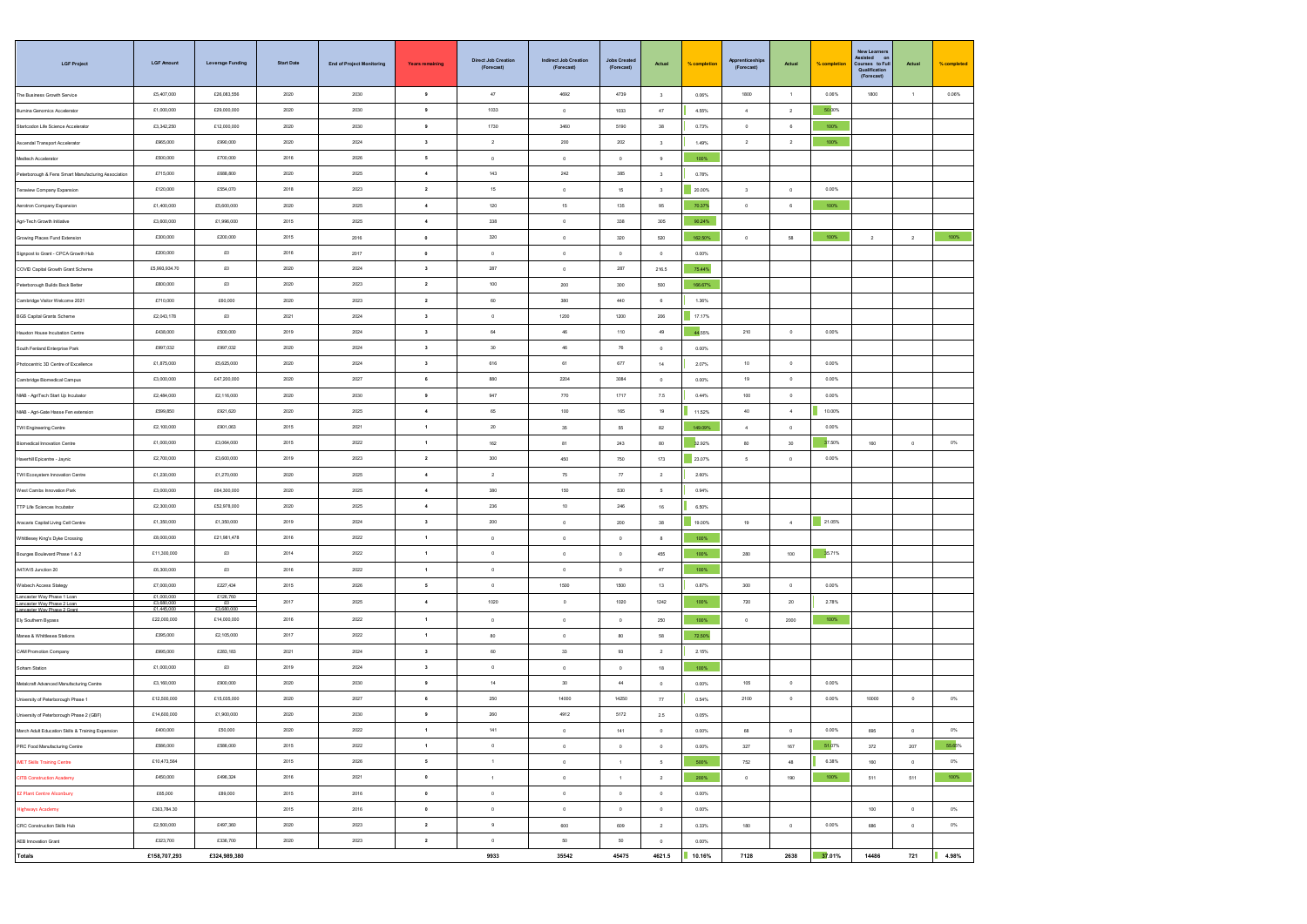| LGF Project                                                                             | <b>LGF Amount</b>                      | <b>Leverage Funding</b>              | <b>Start Date</b> | <b>End of Project Monitoring</b> | <b>Years remaining</b>   | Housing Units<br>Completed<br>(Forecast) | Actual  | %complete   | New Homes<br>with New or<br>Improved Fibre<br>Optic Provision<br>(Forecast) | Actual    | % completed | Length of Road<br>Resurfaced (km)<br>(Forecast) | Actual     | %completed   | Length of Newly<br>Built Road (km)<br>(Forecast) | Actual        | % completed | Langth New<br>Cycle Ways (km)<br>(Forecast) | Actual | %completes   | Prior Estate<br>Grade | Post Completion<br>Estate Orade |            | Land with<br>Reduced<br>Likelihood of<br>Rooding (m2)<br>(Forecast) | Actual | %complet       | Homas with<br>Reduced Flood<br>Risk (units)<br>(Forecast) | Actual    | % complete | Commerical<br>Properties with<br>Reduced Rood<br>Risk (units)<br>(Forecast) | Actual<br>% completed |
|-----------------------------------------------------------------------------------------|----------------------------------------|--------------------------------------|-------------------|----------------------------------|--------------------------|------------------------------------------|---------|-------------|-----------------------------------------------------------------------------|-----------|-------------|-------------------------------------------------|------------|--------------|--------------------------------------------------|---------------|-------------|---------------------------------------------|--------|--------------|-----------------------|---------------------------------|------------|---------------------------------------------------------------------|--------|----------------|-----------------------------------------------------------|-----------|------------|-----------------------------------------------------------------------------|-----------------------|
| The Business Growth Service                                                             | £5,407,000                             | £26,083,556                          | 2020              | 2030                             | $\bullet$                |                                          |         |             |                                                                             |           |             |                                                 |            |              |                                                  |               |             |                                             |        |              |                       |                                 |            |                                                                     |        |                |                                                           |           |            |                                                                             |                       |
| Illumina Genomics Accelerator                                                           | £1,000,000                             | £29,000,000                          | 2020              | 2030                             | $\bullet$                |                                          |         |             |                                                                             |           |             |                                                 |            |              |                                                  |               |             |                                             |        |              |                       |                                 |            |                                                                     |        |                |                                                           |           |            |                                                                             |                       |
| Startcodon Life Science Accelerator                                                     | £3,342,250                             | £12,000,000                          | 2020              | 2030                             | $\bullet$                |                                          |         |             |                                                                             |           |             |                                                 |            |              |                                                  |               |             |                                             |        |              |                       |                                 |            |                                                                     |        |                |                                                           |           |            |                                                                             |                       |
| Ascendal Transport Accelerator                                                          | £965,000                               | £990,000                             | 2020              | 2024                             | $\overline{\mathbf{3}}$  |                                          |         |             |                                                                             |           |             |                                                 |            |              |                                                  |               |             |                                             |        |              |                       |                                 |            |                                                                     |        |                |                                                           |           |            |                                                                             |                       |
| Meditech Accelerator                                                                    | £500,000                               | £700,000                             | 2016              | 2026                             | $\sim$                   |                                          |         |             |                                                                             |           |             |                                                 |            |              |                                                  |               |             |                                             |        |              |                       |                                 |            |                                                                     |        |                |                                                           |           |            |                                                                             |                       |
| Peterborough & Fens Smart Manufacturing<br>Association                                  | £715,000                               | £688,800                             | 2020              | 2025                             | $\sim$                   |                                          |         |             |                                                                             |           |             |                                                 |            |              |                                                  |               |             |                                             |        |              |                       |                                 |            |                                                                     |        |                |                                                           |           |            |                                                                             |                       |
| Teraview Company Expansio                                                               | £120,000                               | £554,070                             | 2018              | 2023                             | $2 -$                    |                                          |         |             |                                                                             |           |             |                                                 |            |              |                                                  |               |             |                                             |        |              |                       |                                 |            |                                                                     |        |                |                                                           |           |            |                                                                             |                       |
| Aerotron Company Expansion                                                              | £1,400,000                             | £5,600,000                           | 2020              | 2025                             | $4 -$                    |                                          |         |             |                                                                             |           |             |                                                 |            |              |                                                  |               |             |                                             |        |              |                       |                                 |            |                                                                     |        |                |                                                           |           |            |                                                                             |                       |
| Agri-Tech Growth Initiative                                                             | £3,600,000                             | £1,996,000                           | 2015              | 2025                             | $4 -$                    |                                          |         |             |                                                                             |           |             |                                                 |            |              |                                                  |               |             |                                             |        |              |                       |                                 |            |                                                                     |        |                |                                                           |           |            |                                                                             |                       |
| Growing Places Fund Extension                                                           | £300,000                               | £200,000                             | 2015              | 2016                             | $^{\circ}$               |                                          |         |             |                                                                             |           |             |                                                 |            |              |                                                  |               |             |                                             |        |              |                       |                                 |            |                                                                     |        |                |                                                           |           |            |                                                                             |                       |
| Signpost to Grant - CPCA Growth Hub                                                     | £200,000                               | £0                                   | 2016              | 2017                             | $\bullet$                |                                          |         |             |                                                                             |           |             |                                                 |            |              |                                                  |               |             |                                             |        |              |                       |                                 |            |                                                                     |        |                |                                                           |           |            |                                                                             |                       |
| COVID Capital Growth Grant Scheme                                                       | £5,993,934.70                          | \$0                                  | 2020              | 2024                             | $\sim$                   |                                          |         |             |                                                                             |           |             |                                                 |            |              |                                                  |               |             |                                             |        |              |                       |                                 |            |                                                                     |        |                |                                                           |           |            |                                                                             |                       |
| Peterborough Builds Back Better                                                         | £800,000                               | EQ                                   | 2020              | 2023                             | $2 -$                    |                                          |         |             |                                                                             |           |             |                                                 |            |              |                                                  |               |             |                                             |        |              |                       |                                 |            |                                                                     |        |                |                                                           |           |            |                                                                             |                       |
| Cambridge Visitor Welcome 2021                                                          | £710,000                               | £60,000                              | 2020              | 2023                             | $\sim$ 2 $-$             |                                          |         |             |                                                                             |           |             |                                                 |            |              |                                                  |               |             |                                             |        |              |                       |                                 |            |                                                                     |        |                |                                                           |           |            |                                                                             |                       |
| BGS Capital Grants Scheme                                                               | £2,043,178                             | £0                                   | 2021              | 2024                             | $3 -$                    |                                          |         |             |                                                                             |           |             |                                                 |            |              |                                                  |               |             |                                             |        |              |                       |                                 |            |                                                                     |        |                |                                                           |           |            |                                                                             |                       |
| Hauston House Incubation Centre                                                         | £438,000                               | £500,000                             | 2019              | 2024                             | $\overline{\mathbf{3}}$  |                                          |         |             |                                                                             |           |             |                                                 |            |              | 0.01                                             | 0.05          | 500%        |                                             |        |              | D                     | A                               | 100%       |                                                                     |        |                |                                                           |           |            |                                                                             |                       |
| South Fenland Enterprise Park                                                           | £997.032                               | £997,032                             | 2020              | 2024                             | $\sim$                   |                                          |         |             |                                                                             |           |             |                                                 |            |              |                                                  |               |             |                                             |        |              |                       |                                 |            |                                                                     |        |                |                                                           |           |            |                                                                             |                       |
| Photocentric 3D Centre of Excellence                                                    | £1,875,000                             | £5,625,000                           | 2020              | 2024                             | $\sim$                   |                                          |         |             |                                                                             |           |             |                                                 |            |              | 0.075                                            | $\circ$       | $0\%$       |                                             |        |              |                       |                                 |            |                                                                     |        |                |                                                           |           |            | $\mathbf{1}$                                                                | $\circ$<br>$0\%$      |
| Cambridge Biomedical Campus                                                             | £3,000,000                             | £47,200,000                          | 2020              | 2027                             | $\ddot{\phantom{1}}$     |                                          |         |             |                                                                             |           |             |                                                 |            |              |                                                  |               |             |                                             |        |              |                       |                                 |            |                                                                     |        |                |                                                           |           |            |                                                                             |                       |
| NIAB - AgriTech Start Up Incubator                                                      | £2,484,000                             | £2,116,000                           | 2020              | 2030                             | $\bullet$                |                                          |         |             |                                                                             |           |             |                                                 |            |              |                                                  |               |             |                                             |        |              |                       |                                 |            |                                                                     |        |                |                                                           |           |            |                                                                             |                       |
| NIAB - Agri-Gate Hasse Fen extension                                                    | £599,850                               | £921,620                             | 2020              | 2025                             | $\sim$                   |                                          |         |             |                                                                             |           |             |                                                 |            |              |                                                  |               |             |                                             |        |              |                       |                                 |            | $\circ$                                                             | 150    | 100%           |                                                           |           |            |                                                                             |                       |
| <b>TWI Engineering Centre</b>                                                           | £2,100,000                             | £901,063                             | 2015              | 2021                             | $\overline{1}$           |                                          |         |             |                                                                             |           |             |                                                 |            |              |                                                  |               |             |                                             |        |              |                       |                                 |            |                                                                     |        |                |                                                           |           |            |                                                                             |                       |
| Biomedical Innovation Centre                                                            | £1,000,000                             | £3,064,000                           | 2015              | 2022                             | $\sim$                   |                                          |         |             |                                                                             |           |             |                                                 |            |              |                                                  |               |             |                                             |        |              |                       |                                 |            |                                                                     |        |                |                                                           |           |            |                                                                             |                       |
| Haverhill Epicentre - Jaynic                                                            | £2,700,000                             | £3,600,000                           | 2019              | 2023                             | $\sim$ $2-$              |                                          |         |             |                                                                             |           |             |                                                 |            |              |                                                  |               |             |                                             |        |              |                       |                                 |            |                                                                     |        |                |                                                           |           |            |                                                                             |                       |
| TWI Ecosystem Innovation Centre                                                         | £1,230,000                             | £1,270,000                           | 2020              | 2025                             | $4 -$                    |                                          |         |             |                                                                             |           |             |                                                 |            |              |                                                  |               |             |                                             |        |              |                       |                                 |            |                                                                     |        |                |                                                           |           |            |                                                                             |                       |
| West Cambs Innovation Park                                                              | £3,000,000                             | £64,300,000                          | 2020              | 2025                             | $4 -$                    |                                          |         |             |                                                                             |           |             |                                                 |            |              |                                                  |               |             |                                             |        |              |                       |                                 |            |                                                                     |        |                |                                                           |           |            |                                                                             |                       |
| TTP Life Sciences Incubator                                                             | £2,300,000                             | £52,978,000                          | 2020              | 2025                             | $4 -$                    |                                          |         |             |                                                                             |           |             | 0.18                                            | 0.18       | 100%         | 0.716                                            | $\sim$        | $0\%$       | 0.516                                       | 0.18   | 35%          |                       |                                 |            | 84000                                                               | $\sim$ | $0\%$          |                                                           |           |            |                                                                             |                       |
| Aracaris Capital Living Cell Centre                                                     | £1,350,000                             | £1,350,000                           | 2019              | 2024                             | $\overline{\mathbf{3}}$  |                                          |         |             |                                                                             |           |             |                                                 |            |              |                                                  |               |             |                                             |        |              |                       |                                 |            |                                                                     |        |                |                                                           |           |            |                                                                             |                       |
| Whitflesey King's Dyke Crossing                                                         | £8,000,000                             | £21,981,478                          | 2016              | 2022                             | $\mathbf{1}$             | 740                                      | $\circ$ | $_{0\%}$    |                                                                             |           |             |                                                 |            |              |                                                  |               |             |                                             |        |              |                       |                                 |            |                                                                     |        |                |                                                           |           |            |                                                                             |                       |
| <b>Bourges Boulevard Phase 1 &amp; 2</b>                                                | £11,300,000                            | £0                                   | 2014              | 2022                             | 1                        | 801                                      | 313     | 39.08%      |                                                                             |           |             | 14.96                                           | 14.96      | 100%         | $\overline{\mathbf{3}}$                          | 3             | 100%        | 17.45                                       | 17.45  | 100%         |                       |                                 |            |                                                                     |        |                |                                                           |           |            |                                                                             |                       |
| A47/A15 Junction 20                                                                     | £6,300,000                             | \$0                                  | 2016              | 2022                             | $-1$                     | 2945                                     | 209     | 7.10%       |                                                                             |           |             | $\sim$                                          | $\sim$     | $-100%$      | $\rightarrow$                                    | $\rightarrow$ | 100%        |                                             |        |              |                       |                                 |            |                                                                     |        |                |                                                           |           |            |                                                                             |                       |
| Wisbech Access Stategy                                                                  | £7,000,000                             | £227,434                             | 2015              | 2026                             | $\sim$                   |                                          |         |             |                                                                             |           |             | 13                                              | $^{\circ}$ | 0%           |                                                  |               |             |                                             |        |              |                       |                                 |            |                                                                     |        |                |                                                           |           |            |                                                                             |                       |
| Lancaster Wav Phase 1 Loan<br>Lancaster Wav Phase 2 Loan<br>Lancaster Wav Phase 2 Grant | £1,000,000<br>£3,680,000<br>£1,445,000 | £126,760                             | 2017              | 2025                             | $\overline{4}$           |                                          |         |             |                                                                             |           |             |                                                 |            |              | 0.955                                            | 0.955         | 100%        |                                             |        |              |                       |                                 |            | 42100                                                               | 155300 | 100%           |                                                           |           |            | $\circ$                                                                     | 8                     |
| Ely Southern Bypass                                                                     | £22,000,000                            | $$^{E0}_{E3,680,000}$<br>£14,000,000 | 2016              | 2022                             | $\overline{1}$           | 1800                                     | $\circ$ | $0\%$       |                                                                             |           |             |                                                 |            |              | 1.7                                              | 1.7           | 100%        |                                             |        |              |                       |                                 |            |                                                                     |        |                |                                                           |           |            |                                                                             |                       |
| Manea & Whittlesea Stations                                                             | £395,000                               | £2,105,000                           | 2017              | 2022                             | $\sim$                   |                                          |         |             |                                                                             |           |             |                                                 |            |              |                                                  |               |             |                                             |        |              |                       |                                 |            |                                                                     |        |                |                                                           |           |            |                                                                             |                       |
| CAM Promotion Company                                                                   | £995,000                               | £283,183                             | 2021              | 2024                             | $\overline{\phantom{a}}$ |                                          |         |             |                                                                             |           |             |                                                 |            |              |                                                  |               |             |                                             |        |              |                       |                                 |            |                                                                     |        |                |                                                           |           |            |                                                                             |                       |
| Soham Station                                                                           | £1,000,000                             | $\epsilon$ o                         | 2019              | 2024                             | $\,$ 3 $\,$              |                                          |         |             |                                                                             |           |             |                                                 |            |              |                                                  |               |             |                                             |        |              |                       |                                 |            |                                                                     |        |                |                                                           |           |            |                                                                             |                       |
| Metalcraft Advanced Manufacturing Centre                                                | £3,160,000                             | £900,000                             | 2020              | 2030                             | $\bullet$                |                                          |         |             |                                                                             |           |             |                                                 |            |              | 0.07                                             | $\sim$        | $0\%$       | 0.07                                        | $\sim$ | $0\%$        |                       |                                 |            |                                                                     |        |                |                                                           |           |            |                                                                             |                       |
| University of Peterborough Phase 1                                                      | £12,500,000                            | £15,035,000                          | 2020              | 2027                             | 6                        |                                          |         |             |                                                                             |           |             |                                                 |            |              |                                                  |               |             |                                             |        |              |                       |                                 |            |                                                                     |        |                |                                                           |           |            |                                                                             |                       |
| University of Peterborough Phase 2 (GBF)                                                | £14,600,000                            | £1,900,000                           | 2020              | 2030                             | $\bullet$                |                                          |         |             |                                                                             |           |             | 0.5                                             | $\sim$     | 0%           | 0.5                                              | $\sim$        | $0\%$       |                                             |        |              |                       |                                 |            |                                                                     |        |                |                                                           |           |            |                                                                             |                       |
| March Adult Education Skills & Training Expansion                                       | £400,000                               | £50,000                              | 2020              | 2022                             | $\mathbf{1}$             |                                          |         |             |                                                                             |           |             |                                                 |            |              |                                                  |               |             |                                             |        |              |                       |                                 |            |                                                                     |        |                |                                                           |           |            |                                                                             |                       |
|                                                                                         | £586,000                               | £586,000                             | 2015              | 2022                             | $\overline{1}$           |                                          |         |             |                                                                             |           |             |                                                 |            |              |                                                  |               |             |                                             |        |              |                       |                                 |            |                                                                     |        |                |                                                           |           |            |                                                                             |                       |
| PRC Food Manufacturing Centre<br><b>MET Skills Training Centre</b>                      | £10,473,564                            |                                      | 2015              | 2026                             | $\sim$                   |                                          |         |             |                                                                             |           |             |                                                 |            |              |                                                  |               |             |                                             |        |              |                       |                                 |            |                                                                     |        |                |                                                           |           |            |                                                                             |                       |
| CITB Construction Academy                                                               | £450,000                               | £496,324                             | 2016              | 2021                             | $\bullet$                |                                          |         |             |                                                                             |           |             |                                                 |            |              |                                                  |               |             |                                             |        |              |                       |                                 |            |                                                                     |        |                |                                                           |           |            |                                                                             |                       |
| E2 Plant Centre Alconbury                                                               | £65,000                                | £89,000                              | 2015              | 2016                             | $\bullet$                |                                          |         |             |                                                                             |           |             |                                                 |            |              |                                                  |               |             |                                             |        |              |                       |                                 |            |                                                                     |        |                |                                                           |           |            |                                                                             |                       |
| <b>Highways Academy</b>                                                                 | £363,784.30                            |                                      | 2015              | 2016                             | $\bullet$                |                                          |         |             |                                                                             |           |             |                                                 |            |              |                                                  |               |             |                                             |        |              |                       |                                 |            |                                                                     |        |                |                                                           |           |            |                                                                             |                       |
| CRC Construction Skills Hub                                                             | £2,500,000                             | £497,360                             | 2020              | 2023                             | $\sim$ $2$               |                                          |         |             |                                                                             |           |             |                                                 |            |              |                                                  |               |             |                                             |        |              | $\mathbb C$           | B                               | $100\%$    |                                                                     |        |                |                                                           |           |            |                                                                             |                       |
|                                                                                         | £323,700                               | £336,700                             | 2020              | 2023                             | $\sim$ 2                 |                                          |         |             |                                                                             |           |             |                                                 |            |              |                                                  |               |             |                                             |        |              |                       |                                 |            |                                                                     |        |                |                                                           |           |            |                                                                             |                       |
| AEB Innovation Grant<br>Totals                                                          | £158,707,293                           | £324,989,380                         |                   |                                  |                          | 6286                                     |         | 622   8.30% | $\overline{\mathbf{0}}$                                                     | $\bullet$ | $0\%$       | 29.64                                           |            | 16.14 54.45% | 8.03                                             | 6.71          | 83,54%      | 18.04                                       |        | 17.63 97.75% | <b>N/A</b>            | <b>N/A</b>                      | <b>N/A</b> | 126100                                                              |        | 155450 123.28% | $\bullet$                                                 | $\bullet$ | <b>N/A</b> | $-1$                                                                        | 8 800%                |